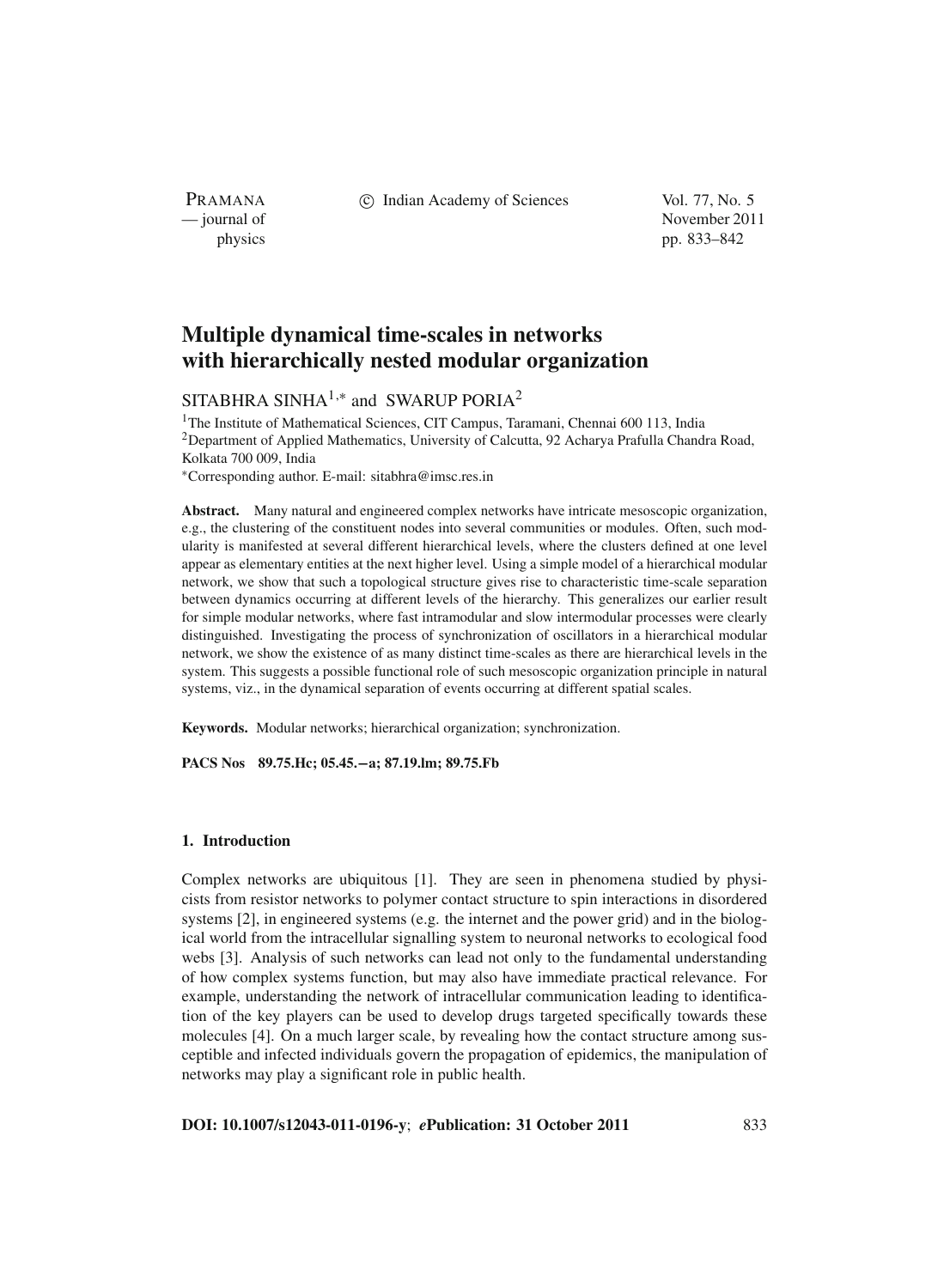Over the last decade, beginning in 1998–99, interest in complex networks has grown by leaps and bounds among physicists. However, the focus of research activity related to such systems has been on either the microscopic properties of individual nodes such as the distribution of degree (i.e., the number of links for a node) [5] or the macroscopic properties characterizing the entire network in terms of a global value, such as average path length or clustering coefficient [6]. Recent research, on the other hand, has revealed that networks which are indistinguishable at either of these two scales may nevertheless have radically different behaviour [7]. The origin of this difference lies in their mesoscopic organization which can be structurally manifested as patterns in the arrangement of links between subparts of the network [8].

One of the prominent examples of such organizing principles operating in networks is the existence of communities, also referred to as modularity [9]. Modules can be defined as subnetworks whose components are much more densely and/or strongly connected with each other compared to connections with components that belong to different subnetworks. In an earlier work we have shown that existence of modules can give rise to two distinct time-scales for the dynamics on such networks: a strongly modular character of the system, as indicated by a low value for the ratio of within-module to between-module connections, results in a sharp distinction between fast intramodular and slower intermodular processes [7]. Another mesoscopic organizing principle observed in many networks is hierarchy, i.e., an arrangement in which entities are ordered in several levels or layers [10]. We are most familiar with hierarchy as seen in social organization; however, they are also present in other systems, as for example in the neuronal communication network which has a clearly defined direction of information flow, beginning with the sensory organs and culminating with motor response. While both modular and hierarchical features are increasingly being reported in a wide range of systems, it is still not clear what role such patterns play in the dynamics and function of the corresponding systems. Thus, the second wave of research in complex networks that is just beginning, focusses on these mesoscopic aspects of networks.

There can be even more complicated intermediate-scale features in networks, in particular, hierarchically nested modularity, where modules and metamodules (composed of multiple strongly connected modules) may occur at different hierarchical levels. Such hierarchical modularity can be observed in many naturally occurring systems, including biological metabolic networks [11], ecological food webs [12], social groups [13,14], financial markets [15] and brain functional networks [16,17]. Figures 1a–b shows empirical evidence for the occurrence of hierarchical modular organization in the network of connections between cortical regions in the cat [18] and macaque [19] brains obtained from anatomical studies. Theoretical understanding of such systems is still at an early stage. A simple-minded deterministic construction approach towards such networks claimed that such structures have a specific signature in the power-law dependence of the clustering coefficient of nodes having degree  $k$  on  $k$  [20]. We demonstrated, using simple counterexamples, that this is true only for a very specific set of artificially generated networks and does not hold in general [8]. This illustrates the importance of acquiring a clearer understanding of the properties that the hierarchical nesting of modular structures impart to a system. We focus specifically on the role that such mesoscopic organization plays in synchronization dynamics on the network.

In this paper we show that in a hierarchical modular network of oscillators arranged into  $l = h_{\text{lev}}$  levels, there exist  $h_{\text{lev}}$  distinct time-scales of the synchronization dynamics. The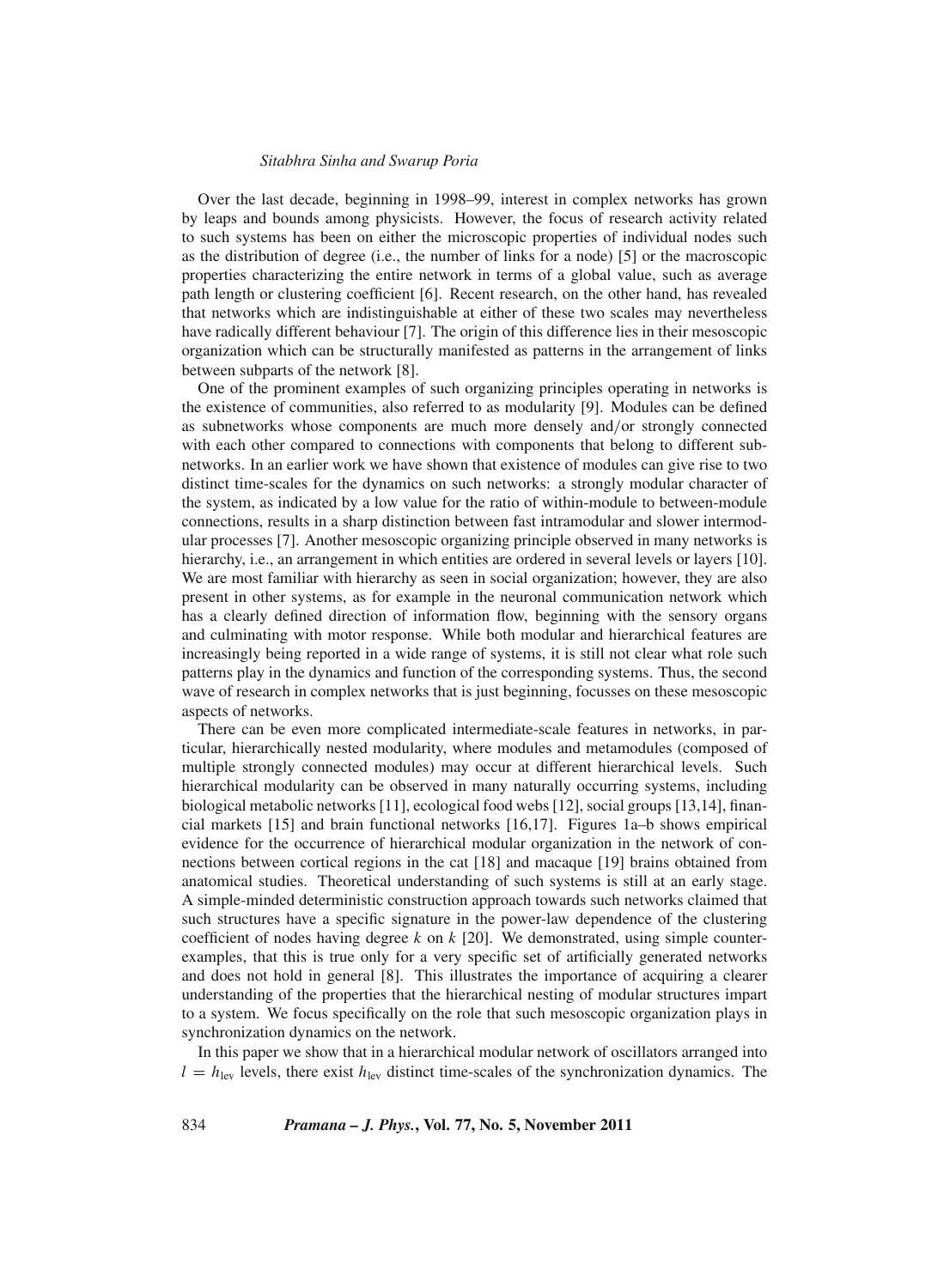*Multiple time-scales in hierarchical modular networks*



**Figure 1.** The adjacency matrix corresponding to the network of cortico-cortical connections in the **(a)** cat and **(b)** macaque brains. The largest-scale modules are indicated by dotted lines and labelled with Roman numerals. **(c)** Adjacency matrix for the hierarchical modular network of  $N = 1024$  nodes with average degree  $\langle k \rangle$ . There are  $h_{\text{lev}} = 3$ hierarchical levels, with a branching ratio of  $q = 4$  at each level. The ratio of connection density between two successive hierarchical levels,  $r = 0.05$ . The modules at each hierarchical level are indicated by broken lines.

oscillators belonging to the elementary modules  $(l = 0)$  synchronize earliest, followed by those belonging to the same metamodule  $(l = 1)$  and so on, with global synchronization being achieved last [20a]. In the next section we discuss the simple network model with hierarchically nested modules which we have used. Our results on the synchronization dynamics on such a network are described in §3. We have carried out spectral analysis of the Laplacian matrix for the network to give a theoretical background for the explicit numerical simulations. We conclude with a short discussion on the possible functional relevance for the separation of time-scales through hierarchical modular organization in the biological world.

# **2. The model**

We have used a general model for networks having modular organization at several hierarchically arranged levels that has been introduced in ref. [8] (figure 1c). At the lowest level  $(l = 0)$ , the network consists of M modules, each containing *n* nodes. The connectivity, or, the probability of a link, between a pair of nodes is much higher for nodes belonging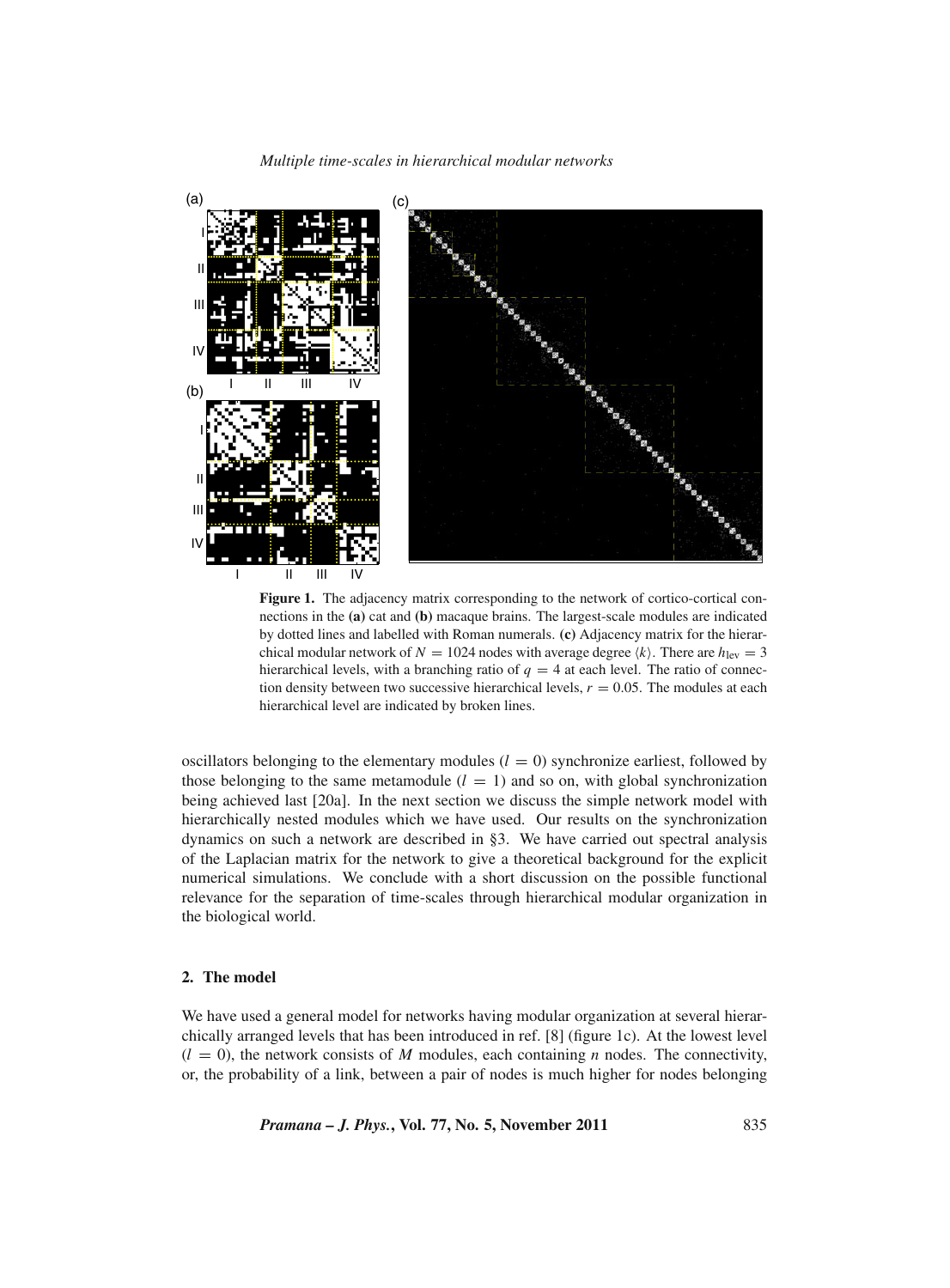to the same module compared to those belonging to different modules. Let us assume the connectivity within each of the modules to be  $0 < \rho_1 \leq 1$ . We now introduce the next hierarchical level  $(l = 1)$  by grouping together *m* modules into 'metamodules'. The connection density between nodes belonging to different modules in the same metamodule is  $\rho_2(\leq \rho_1)$ . Thus, while the oscillators in different modules within each of the *M*/*m* metamodules have a lower probability of connection ( $\rho_2$ ) between them compared to the probability of connections between oscillators in the same module  $(\rho_1)$ , it is higher than the connectivity for oscillators belonging to different metamodules. To increase the number of hierarchical levels to three, we group *q* such metamodules into 'meta-metamodules'  $(l = 2)$ . The connectivity between oscillators belonging to different metamodules but in the same meta-metamodule is  $\rho_3(\leq \rho_2)$ . This procedure of grouping together *q* clusters of oscillators at higher and higher levels of organization can be continued up to a maximum number of layers,  $h_{\text{lev}}$ , implicitly given by the relation  $q^{h_{\text{lev}}-1}m = M$ . The parameter q is the branching at each level (except the lowest one), corresponding to the number of clusters at one level that are grouped together to form the cluster at the next higher level.

To reduce the number of model parameters, we further assume that the connectivities within and between clusters at different levels,  $\rho_1, \rho_2, \ldots, \rho_{h_{\text{lev}}}$  are related as

$$
\frac{\rho_2}{\rho_1} = \frac{\rho_3}{\rho_2} = \dots = \frac{\rho_{h_{\text{lev}}}}{\rho_{h_{\text{lev}}-1}} = r,\tag{1}
$$

where  $0 \le r \le 1$  is the ratio of intercluster connectivities at two successive hierarchical levels. Varying *r* from 0 to 1, one obtains a whole range of hierarchical modular networks, with the special case of *M* isolated modules at one extreme  $(r = 0)$  and a homogeneous Erdos–Renyi random network at the other  $(r = 1)$ . Figure 1c shows an example of a hierarchical network with three levels and  $r = 0.05$  constructed following the above procedure.

The model allows the modular character of the network to be changed (by varying *r*) independent of the hierarchical complexity which is governed by the number of levels,  $h_{\text{lev}}$ . The stochastic construction process of the network implies that reasonable statistical averages can be done over an ensemble of random networks with the same hierarchical modularity.

## **3. Results**

Most networks occurring in nature have dynamics associated with their nodes [21]. In particular, many systems comprise oscillating elements, such as, pancreatic beta cells, neurons or cardiac pacemaker cells [22,23]. Synchronization of the periodic activity exhibited by the nodes in such networks may play a vital functional role. To observe how the hierarchical modular organization of a network can affect its synchronization behaviour, we consider a population of *N* coupled oscillators. The time evolution of the phase of the *i*th oscillator having a frequency  $\omega_i$  and which is connected to  $k_i$  other oscillators, can be described by [24]:

$$
\frac{d\theta_i}{dt} = \omega_i + \frac{1}{k_i} \sum_{j=1}^{N} K_{ij} \sin(\theta_j - \theta_i).
$$
 (2)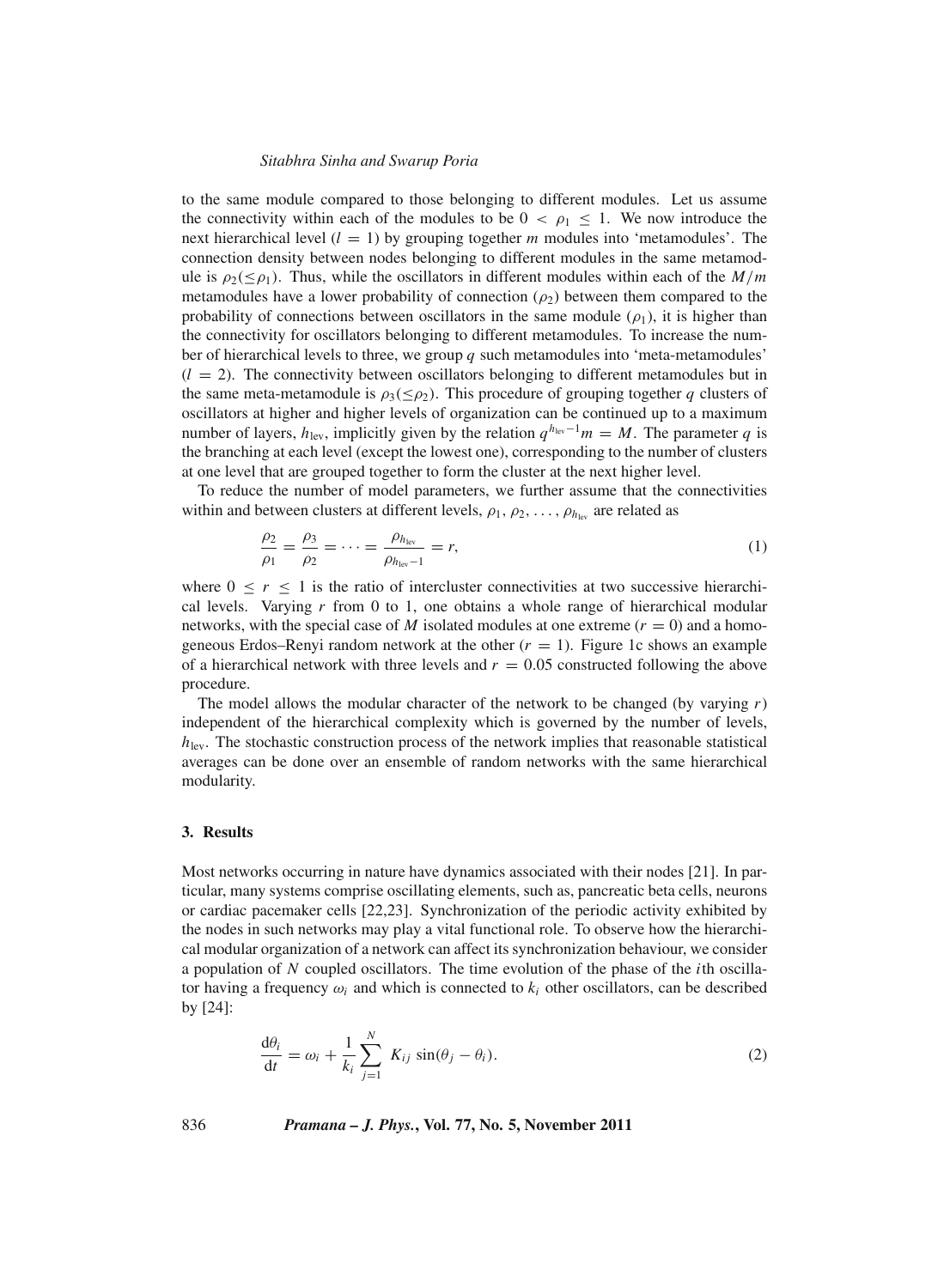#### *Multiple time-scales in hierarchical modular networks*

The coupling between the different oscillators is described by the matrix  $\mathbf{K} = \{K_{ij}\} = \kappa \mathbf{A}$ , where  $\kappa$ (=1) is the strength of interaction between the oscillators and **A** is the network adjacency matrix, i.e.,  $A_{ij} = 1$  if nodes *i*, *j* are connected, and 0 otherwise. In our analysis, we shall mostly consider the simplified case of oscillators with identical frequency, i.e.,  $\omega_i = \omega$ . However, we have explicitly verified that randomly varying the frequencies of different oscillators over a small range do not qualitatively affect our results.

The attractor for the network dynamics described by eq. (2) is the fully synchronized state  $\theta_i = \theta$ ,  $\forall i$ . However, for a network with mesoscopic organization, the convergence to global synchronization occurs in a series of steps which is intrinsically related to the underlying connection topology (and has been seen earlier in simple modular networks [25]). We observe that, starting from a random distribution of initial phases for different oscillators, the nodes within each module synchronize first, followed by larger and larger structures at the higher hierarchical levels in sequence till the entire system oscillates in the same phase. The distinct time-scales of synchronization for the different levels reflect the structural organization of the network.

To analyse the time evolution of the synchronization process, we measure a local order parameter using the pair-correlation function between the oscillator phases:

$$
\rho_{ij}(t) = \langle \cos[\theta_i(t) - \theta_j(t)] \rangle, \tag{3}
$$



**Figure 2.** Time-evolution of the number of synchronized clusters of oscillators for hierarchical modular network with  $N = 1024$  nodes of average degree  $\langle k \rangle = 14$ . The synchronization occurs over three distinct time-scales, reflecting the number of hierarchical levels  $h_{\text{lev}} = 3$  of the network. First, local synchronization occurs by  $T \simeq 20$ among the oscillators within each of the 64 modules (having 16 oscillators each) at the lowest level,  $l = 0$ . By  $T \approx 80$ , groups of four modules (corresponding to a total of 64 oscillators each), which form the metamodule in the next hierarchical level  $(l = 1)$  get synchronized. By  $T \simeq 720$ , synchronization is observed at the level  $l = 2$ , where each of the synchronized groups comprise 256 oscillators. Finally global synchronization among all 1024 oscillators occurs at  $T \sim 2500$ . The branching at each level is  $q = 4$ and the ratio of intermodular connections between two successive hierarchical levels,  $r = 0.03$ .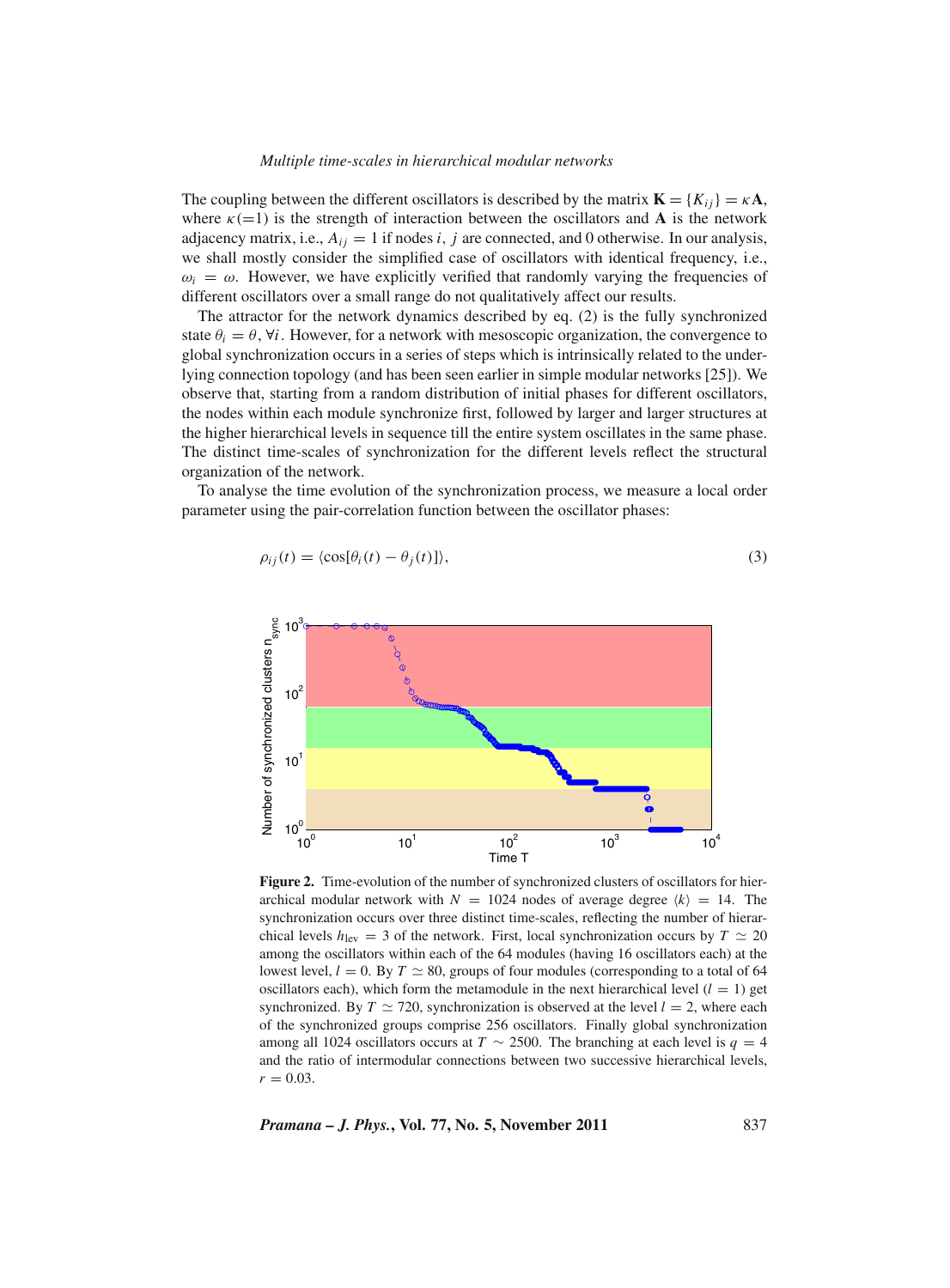where  $\langle \cdots \rangle$  is an average over random initial phases. Introducing a threshold *T*, the correlation matrix is converted into a dynamic connectivity matrix  $\mathcal{D}_t(T)$ , where  $\mathcal{D}_{ij} = 1$  if  $\rho_{ij}$  > *T* and = 0 otherwise. The number of distinct synchronized communities at any given time is given by the number of disconnected clusters in  $D$ . Initially, when the phases of the oscillators are chosen from a random distribution, none of the elements are synchronized and the number of clusters is trivially equal to the number of oscillators, *N*. However, with time, more and more oscillators get successively synchronized and when global synchronization is achieved, there is only a single cluster of synchronized elements. In contrast to homogeneous random networks, where there is a smooth, continuous transition to global synchronization with time, for a hierarchical modular network we observe a series of step-like transitions as larger and larger clusters get synchronized at different time-scales (figure 2).

For a network having  $h_{\text{lev}}$  hierarchical levels, the evolution to global synchronization exhibits  $h_{\text{lev}}$  intermediate time-scales as reflected by the occurrence of  $h_{\text{lev}}$  plateaus between *N* and 1 for the number of synchronized clusters (figure 2). First, at the relatively short time-scale of  $\tau_m$ , disconnected clusters are observed to form in  $\mathcal D$  which correspond to the modules at the lowest hierarchical level of the network. Thus, local synchronization within each module at level  $l = 0$  is achieved relatively rapidly. Next, at a slightly



**Figure 3.** The variation of the synchronization time-scales at different hierarchical levels as a function of  $r$  for a network having  $N = 512$  oscillators arranged into modules in  $h_{\text{lev}} = 2$  levels. The time  $\tau_m$  is that required for each module to synchronize the 32 oscillators that each of them have, while  $\tau_{mm}$  is the time required for synchronization within a metamodule comprising four of the aforementioned modules and  $\tau_{\rm g}$  is the global synchronization time (i.e., the entire system comprising four metamodules). The three time-scales diverge sharply as the modularity at each level becomes more prominent with decreasing *r*. Conversely, as the network becomes more homogeneous when  $r \rightarrow 1$  the three time-scales converge. The average number of connections among the oscillators  $\langle k \rangle = 30$  and the branching at each level is  $q = 4$ .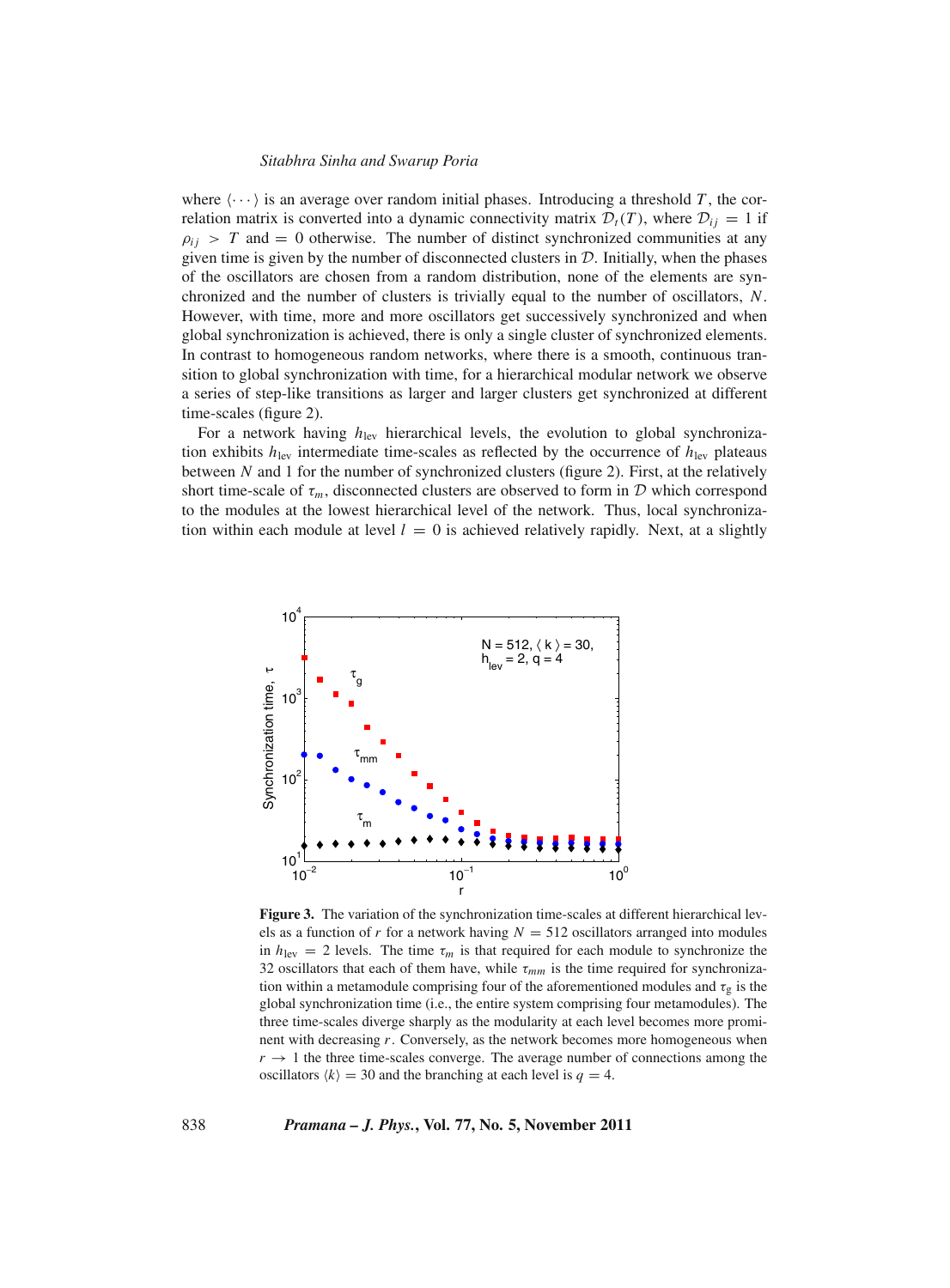#### *Multiple time-scales in hierarchical modular networks*

longer time-scale of τ*mm*, several of the clusters mentioned earlier merge into bigger clusters corresponding to the metamodules at the next hierarchical level  $l = 1$  of the network. Therefore, the intermediate-scale synchronization over metamodules is a slower process than the local synchronization seen within each module, the initially synchronized clusters remaining fairly stable in the intervening time-period between  $\tau_m$  and  $\tau_{mm}$ . Successive hierarchical levels take longer and longer times to synchronize, and we can associate distinct synchronization time-scales  $\tau$  with each such level. Finally, global synchronization is observed at the longest time-scale of  $\tau_{\varphi}$ .

As the existence of the distinct time-scales to synchronization is a result of the mesoscopic organization of the network, we expect that as the system becomes more homogeneous on increasing *r*, the different time-scales should converge towards the same value. This is indeed observed in figure 3, where the three time-scales for  $h_{\text{lev}} = 2$ , viz.,  $\tau_m$ ,  $\tau_{mm}$ and  $\tau_g$  approach each other as  $r \to 1$ .

The existence of the distinct time-scales in a hierarchical modular network can be understood by analysing the linearized dynamics around the synchronized state of the system:

$$
\frac{\mathrm{d}\theta_i}{\mathrm{d}t} = \frac{1}{k_i} \sum_j L_{ij} \theta_j,\tag{4}
$$



**Figure 4. (a)** The rank-ordered reciprocal eigenvalues for the Laplacian matrix of a hierarchical modular random network ( $h_{\text{lev}} = 3$ ) with  $N = 1024$  oscillators having  $\langle k \rangle = 14$  connections (on average) for  $r = 0.05$ . The existence of three distinct spectral gaps reflects the three hierarchical levels in which the modular organization is arranged. **(b)** The width of the three Laplacian spectral gaps shown as a function of *r* for a hierarchical modular network with  $N = 1024$  oscillators having  $\langle k \rangle = 60$  connections (on average) arranged into  $h_{\text{lev}} = 3$  levels. The spectral gap for each level increases with decreasing  $r$ , implying that as the hierarchical modular character of the network becomes more prominent, the synchronization times for different levels deviate significantly. The divergence of the gaps for sufficiently low values of *r* indicate that the system may not synchronize globally for very weak coupling among the clusters of modules. For all cases, the branching at each level is  $q = 4$ .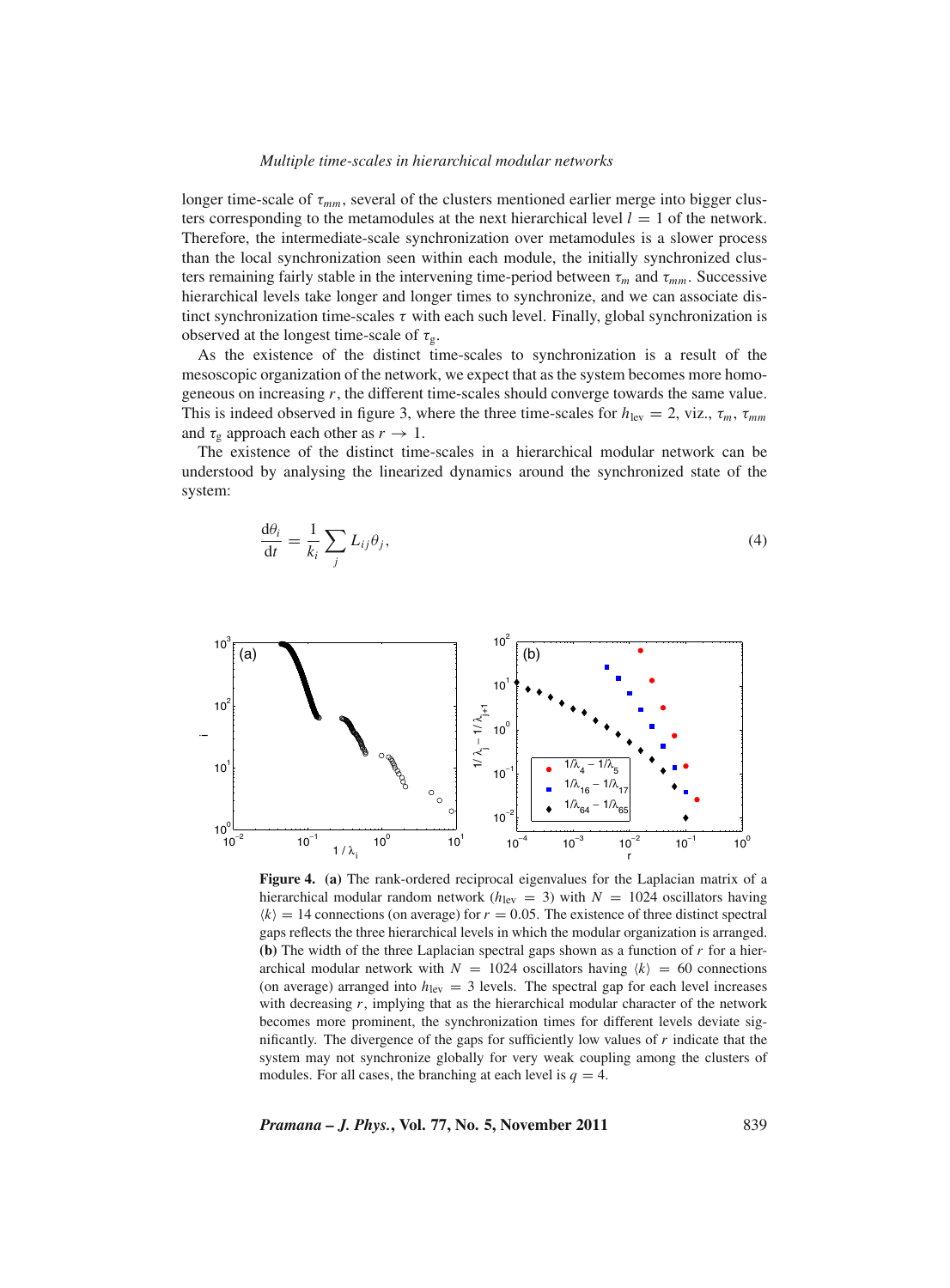where **L** is the Laplacian of the network, with  $L_{ii} = k_i$  and  $L_{ii} = -A_{ii}$  for  $i \neq j$ . Solving eq. (4) in terms of the normal modes  $\phi_i(t)$ , we obtain

$$
\phi_i(t) = \phi_i(0) e^{-\lambda_i t}, \quad i = 1, ..., N,
$$
\n(5)

where  $\lambda_i$  are the eigenvalues of  $\mathbf{L}' = \mathbf{D}^{-1}\mathbf{L}$  with  $\mathbf{D}$  being a diagonal matrix having  $D_{ii} = k_i$ . All the eigenvalues of  $L'$  are real as the matrix is related to the symmetric normalized Laplacian  $D^{1/2} L' D^{-1/2}$  through a similarity transformation. Any difference in time-scales of different modes is manifested as gaps in the spectrum of this Laplacian, and reveals different levels of mesoscopic organization in the network. The mode corresponding to the smallest eigenvalue is associated with global synchronization. The other modes provide information about collective behaviour within different groups of oscillators. Typically, the size of the clusters considered decrease with increase in the corresponding eigenvalues.

In figure 4a we observe multiple gaps in the Laplacian spectrum for a hierarchical network, the number of gaps corresponding exactly to the number of hierarchical levels  $(h_{\text{lev}} = 3)$  indicating that the existence of several distinct time-scales for the dynamical system has its origin in the hierarchical modular nature. As seen in figure 4b, the widths of the gaps increase with decreasing value of *r*, suggesting that the time-scales become more differentiated with increasing modularity, i.e., decreasing connectivity between the modules, between the metamodules, and so on.

## **4. Discussion**

In this paper we have generalized our earlier result for time-scale separation of dynamics on simple modular networks by showing that for a system with hierarchically nested modules occurring at multiple levels, there exists a number of distinct time-scales (equal to the number of hierarchical levels). Any collective dynamical process taking place on such a system (e.g. coordination of nodal activity) will occur at many different temporal rates, the fastest events taking place at the lowest modular level and the slowest occurring at the global level. An important point to note is that the non-uniform synchronization observed in our system is rooted in its non-trivial mesoscopic organization. This distinguishes the behaviour from the 'hierarchical' synchronization observed in homogeneous scale-free networks, where oscillators having more connections (i.e., higher degree) show stronger phase-locking between them [26]. Thus, the latter phenomenon is related to the dispersion of microscopic properties (viz., degree) of the nodes, which by design is identical for all oscillators in our system. An interesting topic for future study is the effect of different varieties of degree distribution on synchronization dynamics in hierarchical modular networks.

Our results also have ramifications for the evolution of such mesoscopic organization in natural systems such as the brain. While synchronization of activity among elements belonging to the same cluster may have functional relevance, global synchronization of the system is often pathological and detrimental to the system [27,28]. Thus, the occurrence of a hierarchically nested modular organization may be nature's way to allow rapid local synchronization at small scales while making it difficult for activity in the system as a whole to get coordinated. Note that this possible functional role of hierarchical modularity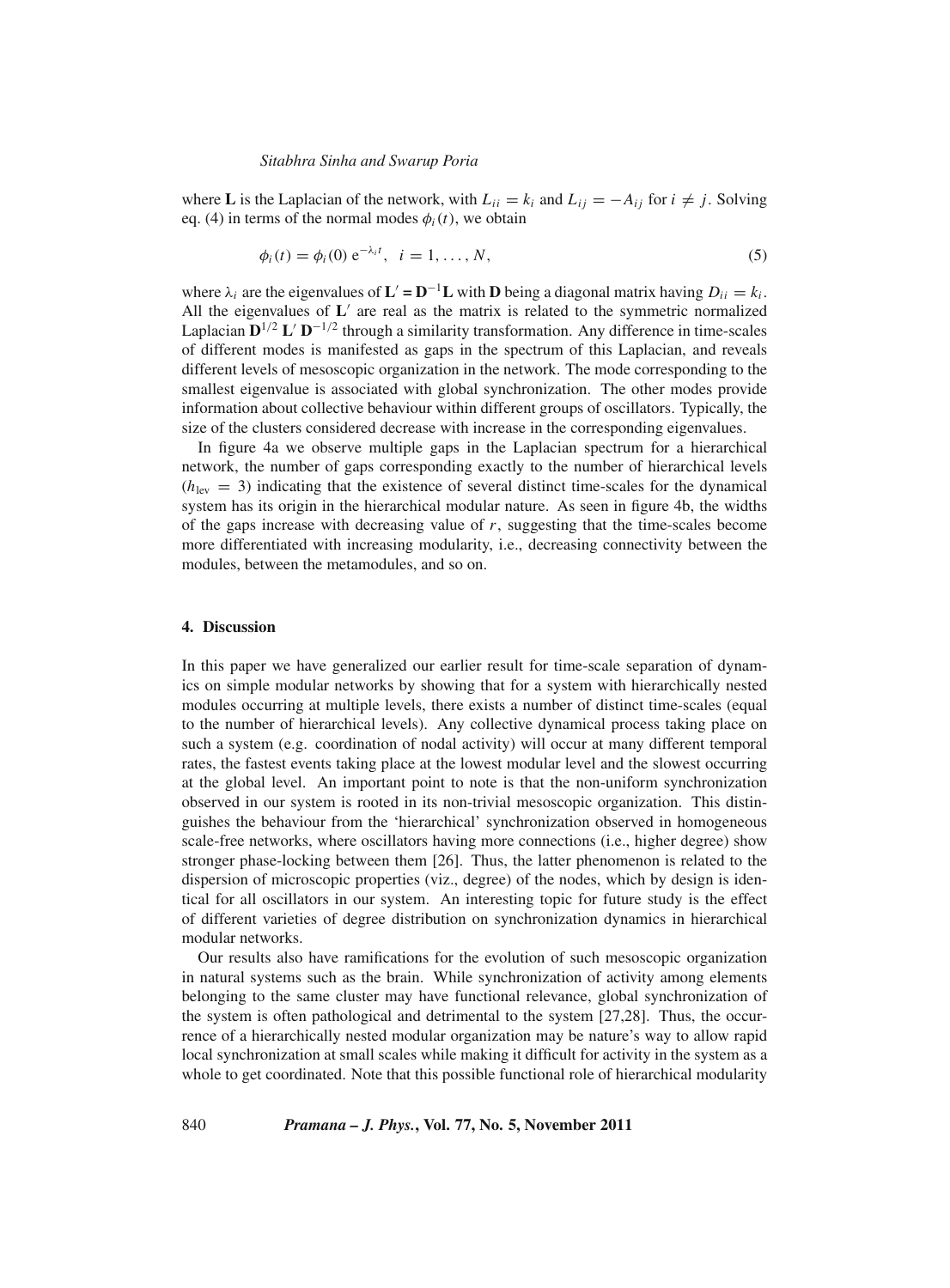## *Multiple time-scales in hierarchical modular networks*

in the brain is distinct from the recent suggestion that it is related to the task of simultaneously segregating sensory signals and integrating information from multiple channels in the brain, as the latter requires the existence of hubs (i.e., nodes having a much higher number of connections than the average, which by design is absent in our model) in addition to the modular and hierarchical nature of cortico-cortical connections [29]. We have earlier demonstrated that the occurrence of modularity in the *C. elegans* nervous system may be directly related to the functional requirement of information processing [30]. A recent study of Hopfield-like associative memory models has also shown that modular network structure alters the attractor landscape of convergence dynamics in such systems, making the recall of stored patterns more efficient [31]. Generalizing these results to modules at more than one level should bring us closer to answering the question as to why hierarchical modularity is ubiquitous in the biological world.

#### **Acknowledgements**

The authors would like to thank R K Pan for his assistance with the simulations and R E Amritkar for helpful discussions.

### **References**

- [1] M E J Newman, *Networks: An introduction* (Oxford University Press, New York, 2010)
- [2] S Dasgupta, R K Pan and S Sinha, *Phys. Re*v*.* **E80**, 025101 (2009)
- [3] S Sinha, in *Dynamics on and of complex networks* edited by N Ganguly, A Deutsch and A Mukherjee (Birkhauser, Boston, 2009) p. 3
- [4] S Sinha, T Jesan and N Chatterjee, in *Current trends in science* edited by N Mukunda (Indian Academy of Sciences, Bangalore, 2009) p. 199
- [5] A-L Barabási and R Albert, *Science* **286**, 509 (1999)
- [6] D J Watts and S H Strogatz, *Nature* **393**, 440 (1998)
- [7] R K Pan and S Sinha, *Europhys. Lett.* **85**, 68006 (2009)
- [8] R K Pan and S Sinha, *Pramana J. Phys.* **71**, 331 (2008)
- [9] M E J Newman, *Proc. Natl Acad. Sci. USA* **103**, 8577 (2006)
- [10] H Simon, *Proc. Am. Phil. Soc.* **106**, 467 (1962)
- [11] E Ravasz, A L Somera, D A Mongru, Z N Oltvai and A-L Barabási, *Science* **297**, 1551 (2002)
- [12] U Bastolla, M A Fortuna, A Pascual-Garci, A Ferrera, B Luque and J Bascompte, *Nature* **458**, 1018 (2009)
- [13] W-X Zhou, D Sornette, R A Hill and R I M Dunbar, *Proc. Roy. Soc. London* **B272**, 439 (2005)
- [14] M J Hamilton, B T Milne, R S Walker, O Burger and J H Brown, *Proc. Roy. Soc. London* **B274**, 2195 (2007)
- [15] G Leibon, S Pauls, D Rockmore and R Savell, *Proc. Natl Acad. Sci. USA* **105**, 20589 (2008)
- [16] C Zhou, L Zemanova, G Zamora-Lopez, C C Hilgetag and J Kurths, *New J. Phys.* **9**, 178 (2007)
- [17] D S Bassett, D L Greenfield, A Meyer-Lindenberg, D R Weinberger, S W Moore and E T Bullmore, *PLoS Comput. Biol.* **6**, e1000748 (2010)
- [18] J W Scannell, C Blakemore and M P Young, *J. Neurosci.* **15**, 1463 (1995)
- [19] C J Honey, R Kötter, M Breakspear and O Sporns, *Proc. Natl Acad. Sci. USA* **104**, 10240 (2007)
- [20] E Ravasz and A-L Barabási, *Phys. Re*v*.* **E67**, 026112 (2003)